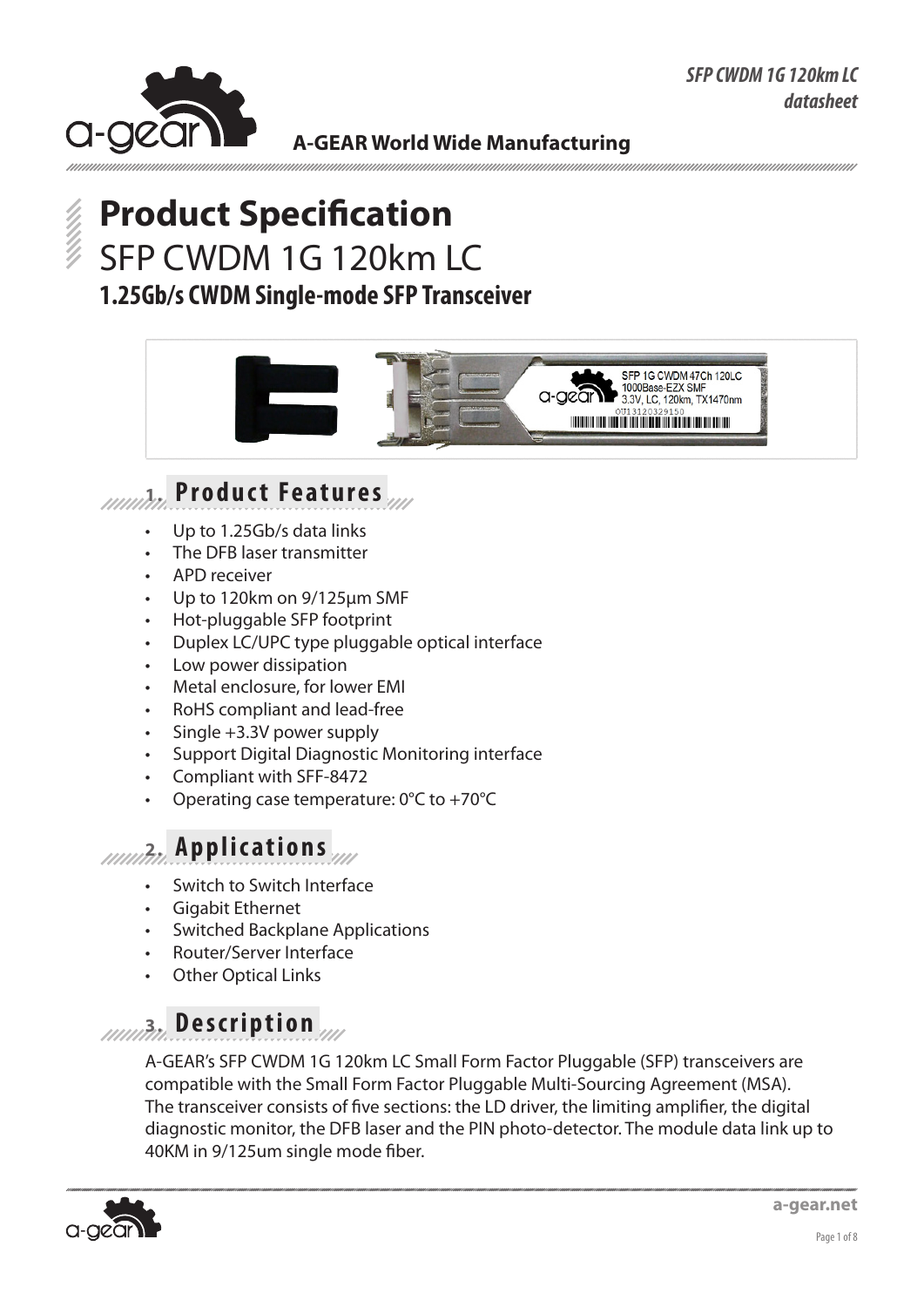

The optical output can be disabled by a TTL logic high-level input of Tx Disable, and the system also can disable the module via I2C. Tx Fault is provided to indicate that degradation of the laser. Loss of signal (LOS) output is provided to indicate the loss of an input optical signal of receiver or the link status with partner. The system can also get the LOS (or Link)/ Disable/Fault information via I2C register access.

### **4. Absolute Maximum Ratings**

| <b>Parameter</b>                       | Symbol          | Min.   | Max.      | Unit                            |
|----------------------------------------|-----------------|--------|-----------|---------------------------------|
| <b>Storage Temperature</b>             | TS              | $-40$  | 85        | $^{\circ}$ C                    |
| <b>Storage Ambient Humidity</b>        | HA              | 5      | 95        | $\%$                            |
| <b>Power Supply Voltage</b>            | V <sub>CC</sub> | $-0.5$ | 4         | V                               |
| <b>Signal Input Voltage</b>            |                 | $-0.3$ | $Vcc+0.3$ | V                               |
| <b>Receiver Damage Threshold</b>       |                 | $+7$   |           | dBm                             |
| <b>Lead Soldering Temperature/Time</b> | <b>T</b> sold   |        | 260/10    | $^{\circ}$ C/sec <sup>[1]</sup> |
| <b>Lead Soldering Temperature/Time</b> | <b>T</b> sold   |        | 360/10    | $^{\circ}$ C/sec <sup>[2]</sup> |

#### **Notes:**

[1] Suitable for wave soldering.

[2] Only for soldering by iron.

### **5. Recommended Operating Conditions**

| <b>Parameter</b>                     | Symbol                          | Min.           | <b>Typical</b> | Max. | Unit                |
|--------------------------------------|---------------------------------|----------------|----------------|------|---------------------|
| <b>Ambient Operating Temperature</b> | TA                              | $\overline{0}$ |                | 70   | $^{\circ}$ C        |
| <b>Ambient Humidity</b>              | HA                              | 5              |                | 70   | $0/0$ [1]           |
| <b>Power Supply Voltage</b>          | <b>Vcc</b>                      | 3.13           | 3.3            | 3.47 | V                   |
| <b>Power Supply Current</b>          | $ _{CC}$                        |                |                | 300  | mA                  |
| <b>Power Supply Noise Rejection</b>  |                                 |                |                | 100  | $mVp-p^{[2]}$       |
| <b>Data Rate</b>                     |                                 |                | 1250/1250      |      | Mbps <sup>[3]</sup> |
| <b>Transmission Distance</b>         |                                 |                |                | 120  | km                  |
| <b>Coupled Fiber</b>                 | Single mode fiber 9/125um G.652 |                |                |      |                     |

#### **Notes:**

[1] Non-condensing

[2] 100Hz to 1MHz

[3] TX Rate/RX Rate

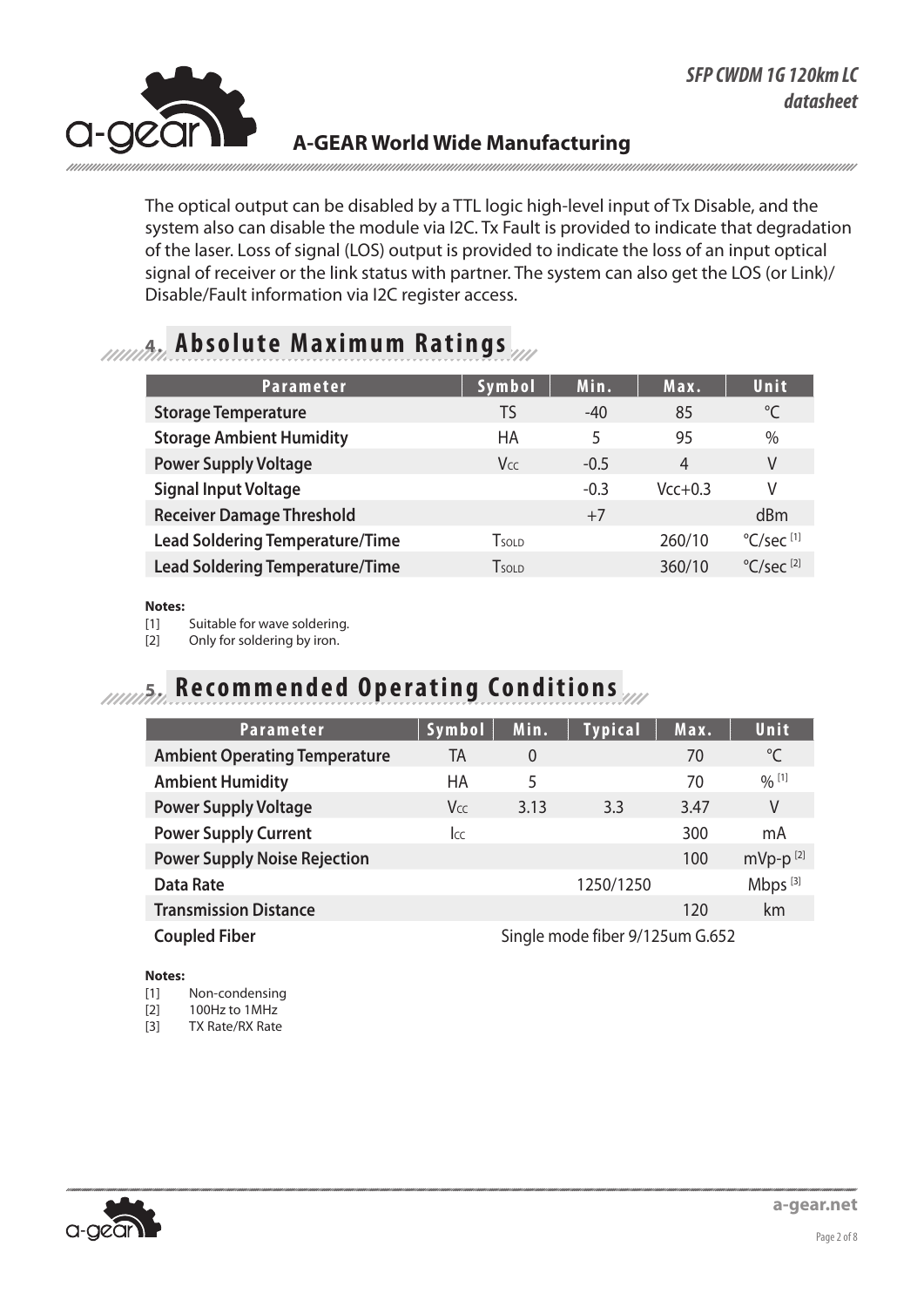

# **6. Specification of Transmitter**

| <b>Parameter</b>                         | Symbol                                                | Min.           | <b>Typical</b>   | Max.        | Unit       |
|------------------------------------------|-------------------------------------------------------|----------------|------------------|-------------|------------|
| <b>Average Output Power</b>              | Pout                                                  | $\overline{0}$ |                  | 5           | dBm        |
| <b>Extinction Ratio</b>                  | ER                                                    | 9              |                  |             | dB         |
| <b>Center Wavelength</b>                 | λC                                                    | $(1XX0)-10$    | 1XX <sub>0</sub> | $(1XX0)+10$ | nm[1,5]    |
| <b>Side Mode Suppression Ratio</b>       | <b>SMSR</b>                                           | 30             |                  |             | dB         |
| Spectrum Bandwidth(-20dB)                | σ                                                     |                |                  |             | nm         |
| <b>Transmitter OFF Output Power</b>      | Poff                                                  |                |                  | -45         | dBm        |
| <b>Differential Line Input Impedance</b> | <b>RIN</b>                                            | 90             | 100              | 110         | Ohm        |
| <b>Optical Rise/Fall Time</b>            | tr/tf                                                 |                |                  | 0.26        | $ns^{[2]}$ |
| <b>Total Jitter</b>                      | tj                                                    |                |                  | 120         | $ps$ []3   |
| <b>Output Eye Mask</b>                   | Compliant with IEEE802.3 z (class 1 laser safety) [4] |                |                  |             |            |

#### **Notes:**

[1]  $\quad$  «XX» is: 27, 29, 31, 33, 35, 37, 39, 41, 43, 45, 47, 49, 51, 53, 55, 57, 59 and 61<br>[2] These are unfiltered 20-80% values.

These are unfiltered 20-80% values.

[3] Measure at 2Λ7-1 NRZ PRBS pattern

[4] Transmitter eye mask definition<br>[5] DFB Laser

DFB Laser



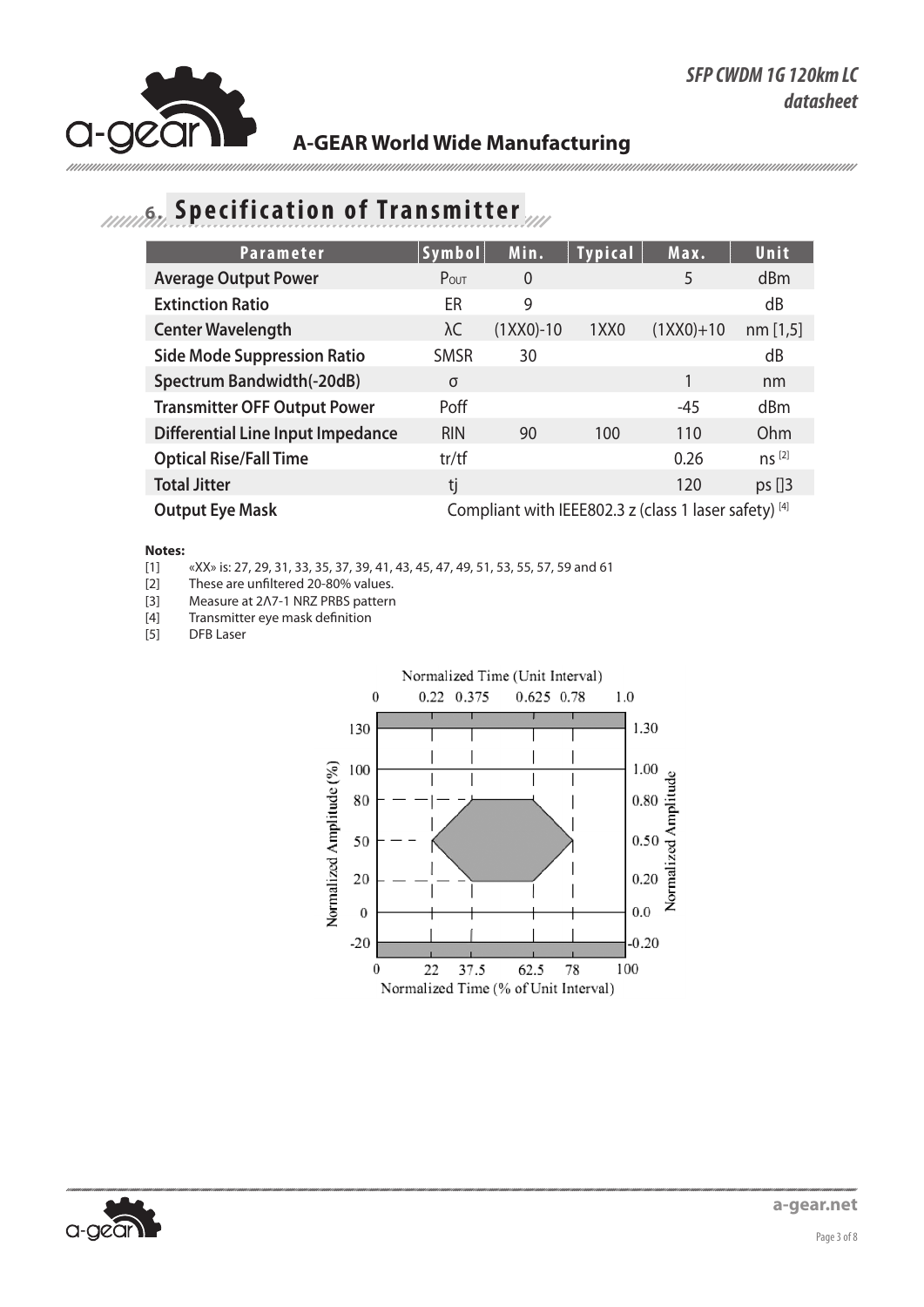

# **7. Specification of Receiver**

| <b>Parameter</b>                         | Symbol                | Min.        | <b>Typical</b>   | Max.        | Unit                 |
|------------------------------------------|-----------------------|-------------|------------------|-------------|----------------------|
| <b>Input Optical Wavelength</b>          | $\lambda_{\text{IN}}$ | $(1XX0)-10$ | 1XX <sub>0</sub> | $(1XX0)+10$ | nm[1,5]              |
| <b>Receiver Sensitivity</b>              | $P_{IN}$              |             |                  | $-32$       | $dBm^{[2]}$          |
| <b>Input Saturation Power (Overload)</b> | P <sub>SAT</sub>      | $-10$       |                  |             | dBm                  |
| <b>Signal Detect (Assert Power)</b>      | $P_A$                 |             |                  | $-33$       | dBm                  |
| <b>Signal Detect (De-Assert Power)</b>   | P <sub>D</sub>        | $-40$       |                  |             | $dBm$ <sup>[3]</sup> |
| <b>Signal Detect Hysteresis</b>          | $P_A - P_D$           | 0.5         | $\mathcal{P}$    | 6           | dB                   |
| <b>Data Output Rise/Fall time</b>        | tr/tf                 |             |                  | 0.36        | $ns^{[4]}$           |

**Notes:** «XX» is: 27, 29, 31, 33, 35, 37, 39, 41, 43, 45, 47, 49, 51, 53, 55, 57, 59 and 61.

[2] Measured with Light source 1XX0 nm, ER=9dB; BER =<10<sup>-12</sup> @PRBS=2<sup>7</sup>-1 NRZ

[3] When SD De-Assert, the RX-LOS output is High-level (fixed)

- [4] These are 20%~80% values.
- [5] PIN-TIA

# **8. Electrical Interface Characteristics**

| <b>Parameter</b>                      | Symbol                   | Min.           | Max.          | Unit                |  |  |
|---------------------------------------|--------------------------|----------------|---------------|---------------------|--|--|
|                                       | <b>Transmitter</b>       |                |               |                     |  |  |
| <b>Total Supply Current</b>           | Icc                      |                | A             | mA <sup>[1]</sup>   |  |  |
| <b>Transmitter Disable Input-High</b> | <b>V</b> DISH            | $\mathcal{P}$  | $V_{cc}$ +0.3 | V                   |  |  |
| <b>Transmitter Disable Input-Low</b>  | <b>V</b> <sub>DISL</sub> | $\Omega$       | 0.8           | V                   |  |  |
| <b>Transmitter Fault Input-High</b>   | <b>V</b> <sub>DISI</sub> | $\mathfrak{D}$ | $V_{cc}$ +0.3 | V                   |  |  |
| <b>Transmitter Fault Input-Low</b>    | <b>VTxFH</b>             | 0              | 0.8           | V                   |  |  |
| <b>Receiver</b>                       |                          |                |               |                     |  |  |
| <b>Total Supply Current</b>           | Icc                      |                | B             | $mA$ <sup>[1]</sup> |  |  |
| <b>LOSS Output Voltage-High</b>       | <b>VLOSH</b>             | $\mathcal{P}$  | $Vcc+0.3$     | $V^{[2]}$           |  |  |
| <b>LOSS Output Voltage-Low</b>        | <b>VLOSL</b>             | 0              | 0.8           | ٧                   |  |  |

#### **Notes:**

[1]  $A(TX) + B(RX) = 280 \text{mA}$  (Not include termination circuit)<br>[2]  $LVTTL$ 

**LVTTL** 

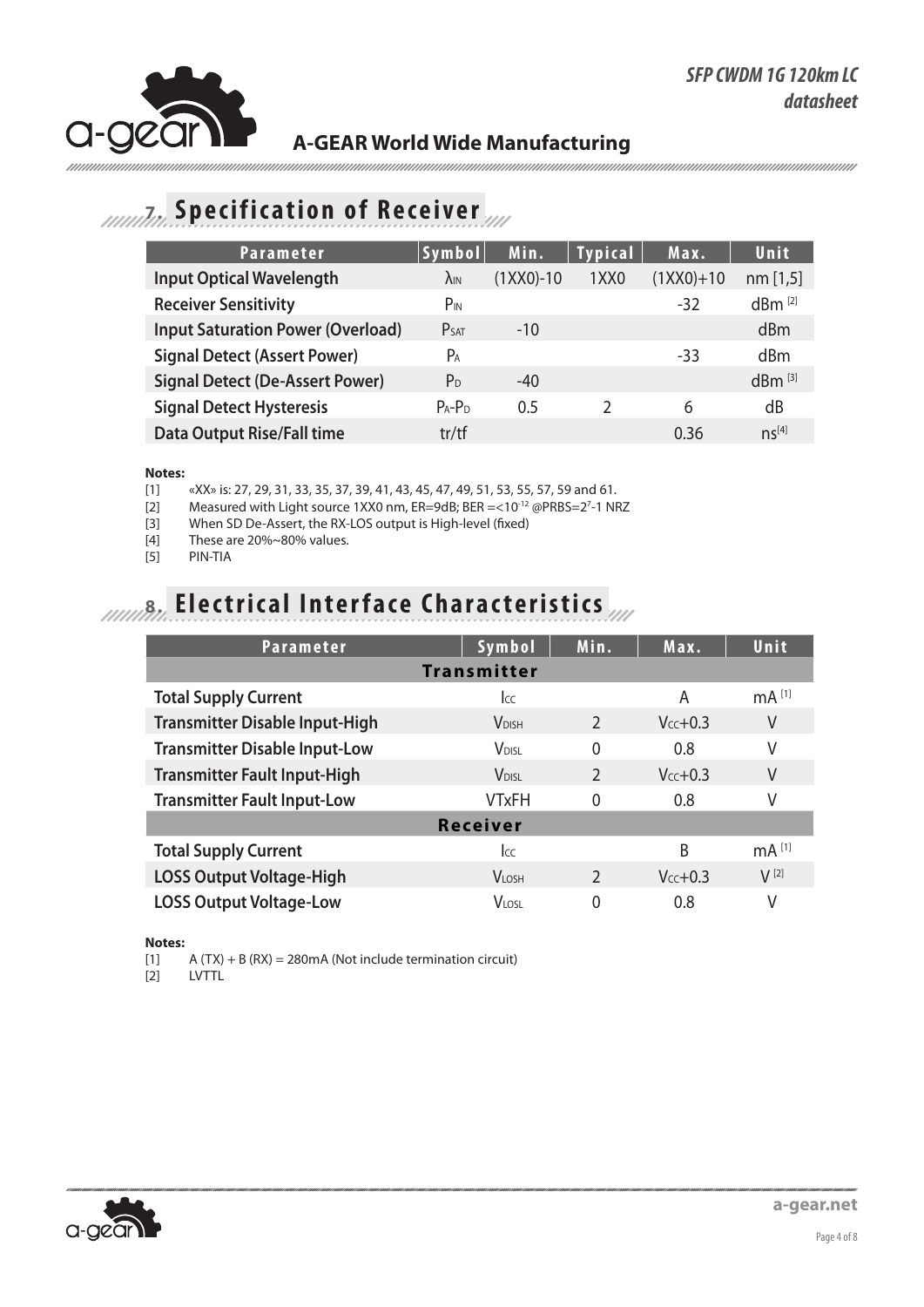mmmmm

#### **A-GEAR World Wide Manufacturing**

# **9. Pin Assignment**



*Pin out of Connector Block on Host Board*

# **10. Pin Descriptions**

| Pin               | Symbol                  | Name/Description                                                   |
|-------------------|-------------------------|--------------------------------------------------------------------|
|                   | <b>VEET</b>             | Transmitter Ground (Common with Receiver Ground) <sup>[1]</sup>    |
| $\overline{2}$    | TFAULT                  | Transmitter Fault. Not supported.                                  |
| 3                 | <b>T</b> <sub>DIS</sub> | Transmitter Disable. Laser output disabled on high or open. [2]    |
| 4                 | MOD_DEF(2)              | Module Definition 2. Data line for Serial ID. [3]                  |
| 5                 | MOD_DEF(1)              | Module Definition 1. Clock line for Serial ID. [3]                 |
| 6                 | MOD_DEF(0)              | Module Definition 0. Grounded within the module. <sup>[3]</sup>    |
| 7                 | <b>Rate Select</b>      | No connection required [4]                                         |
| 8                 | LOS                     | Loss of Signal indication. Logic 0 indicates normal operation. [5] |
| 9                 | <b>VEER</b>             | Receiver Ground (Common with Transmitter Ground) <sup>[1]</sup>    |
| 10                | <b>VEER</b>             | Receiver Ground (Common with Transmitter Ground) <sup>[1]</sup>    |
| 11                | <b>VEER</b>             | Receiver Ground (Common with Transmitter Ground) <sup>[1]</sup>    |
| $12 \overline{ }$ | RD-                     | Receiver Inverted DATA out. AC Coupled                             |
| 13                | $RD+$                   | Receiver Non-inverted DATA out. AC Coupled                         |
| 14                | <b>VEER</b>             | Receiver Ground (Common with Transmitter Ground) <sup>[1]</sup>    |
| 15                | <b>VCCR</b>             | <b>Receiver Power Supply</b>                                       |
| 16                | <b>VCCT</b>             | <b>Transmitter Power Supply</b>                                    |

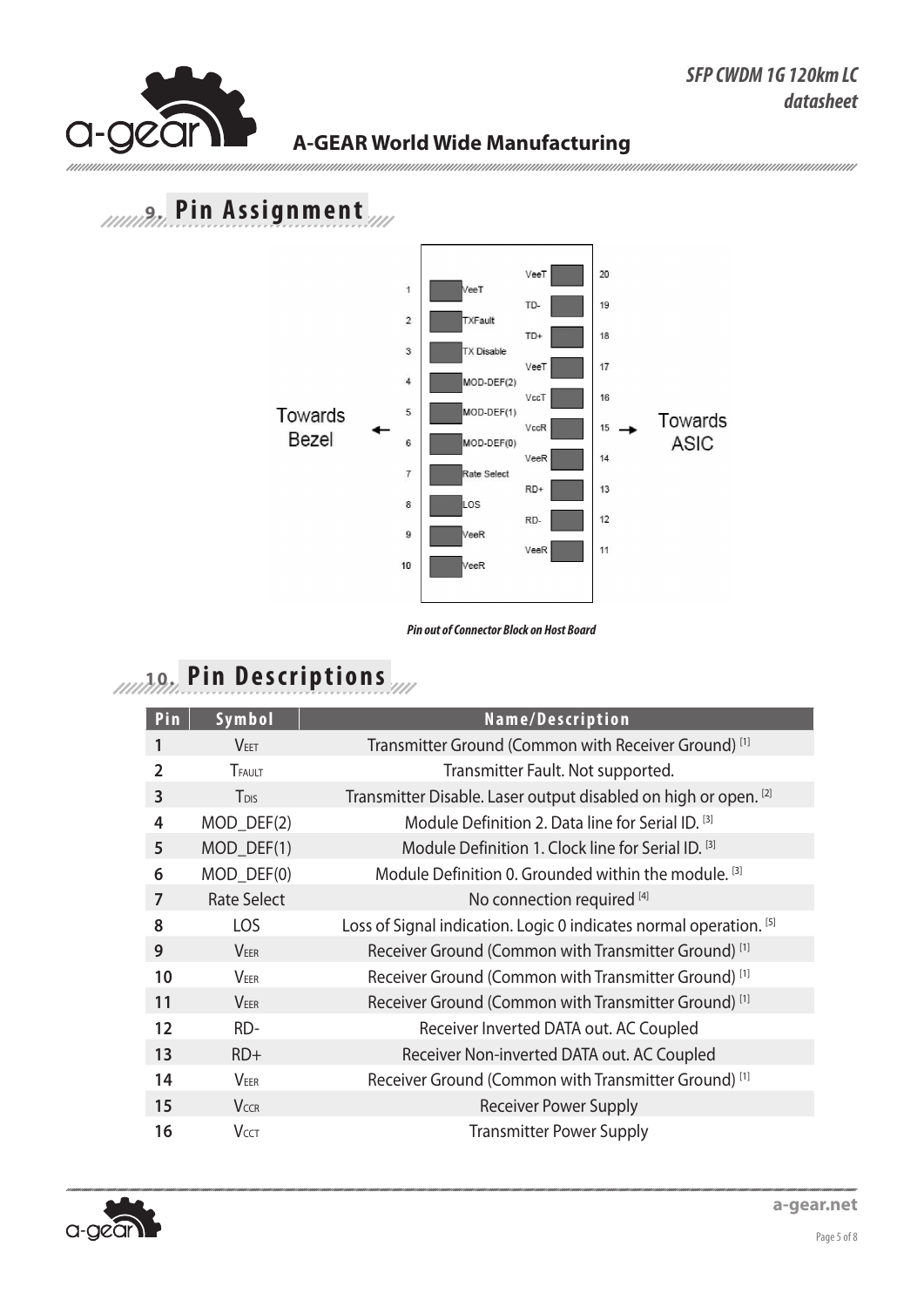

| Pin | Symbol           | Name/Description                                                |
|-----|------------------|-----------------------------------------------------------------|
| 17  | $\mathsf{V}$ fft | Transmitter Ground (Common with Receiver Ground) <sup>[1]</sup> |
| 18  | TD+              | Transmitter Non-Inverted DATA in. AC Coupled.                   |
| 19  | TD-              | Transmitter Inverted DATA in. AC Coupled.                       |
| 20  | Veet.            | Transmitter Ground (Common with Receiver Ground) <sup>[1]</sup> |

#### **Notes:**

- [1] Circuit ground is internally isolated from chassis ground.
- [2] Laser output disabled on T<sub>DIS</sub> > 2.0V or open, enabled on T<sub>DIS</sub> < 0.8V.
- [3] Should be pulled up with 4.7k 10kohms on host board to a voltage between 2.0V and 3.6V.
- [4] MOD\_DEF (0) pulls line low to indicate module is plugged in.
- [5] This is an optional input used to control the receiver bandwidth for compatibility with multiple data rates (most likely Fiber Channel 1x and 2x Rates).lf implemented, the input will be internally pulled down with > 30kΩ resistor. The input states are:
	- Low (0 0.8V): Reduced Bandwidth
	- (>0.8, < 2.0V): Undefined
	- High (2.0 3.465V): Full Bandwidth
	- Open: Reduced Bandwidth
- [6] LOS is open collector output should be pulled up with 4.7k 10kohms on host board to a voltage between 2.0V and 3.6V. Logic 0 indicates normal operation; logic 1 indicates loss of signal.

#### **11. Digital Diagnostic Functions**

A-GEAR SFP CWDM 1G 120km LC transceivers support the 2-wire serial communication protocol as defined in the SFP MSA. It is very closely related to the E2PROM defined in the GBIC standard, with the same electrical specifications.

The standard SFP serial ID provides access to identification information that describes the transceiver's capabilities, standard interfaces, manufacturer, and other information. Additionally, A-GEAR SFP transceivers provide a unique enhanced digital diagnostic monitoring interface, which allows real-time access to device operating parameters such as transceiver temperature, laser bias current, transmitted optical power, received optical power and transceiver supply voltage. It also defines a sophisticated system of alarm and warning flags, which alerts end-users when particular operating parameters are outside of a factory set normal range.

The SFP MSA defines a 256-byte memory map in E2PROM that is accessible over a 2-wire serial interface at the 8 bit address 1010000X (A0h). The digital diagnostic monitoring interface makes use of the 8 bit address 1010001X (A2h), so the originally defined serial ID memory map remains unchanged. The interface is identical to, and is thus fully backward compatible with both the GBIC Specification and the SFP Multi Source Agreement. The operating and diagnostics information is monitored and reported by a Digital Diagnostics Transceiver Controller (DDTC) inside the transceiver, which is accessed through a 2-wire serial interface. When the serial protocol is activated, the serial clock signal (SCL, Mod Def 1) is generated by the host. The positive edge clocks data into the SFP transceiver into those segments of the E2PROM that are not write-protected. The negative edge clocks data from the SFP transceiver. The serial data signal (SDA, Mod Def 2) is bi-directional for serial data transfer. The host uses SDA in conjunction with SCL to mark the start and end of

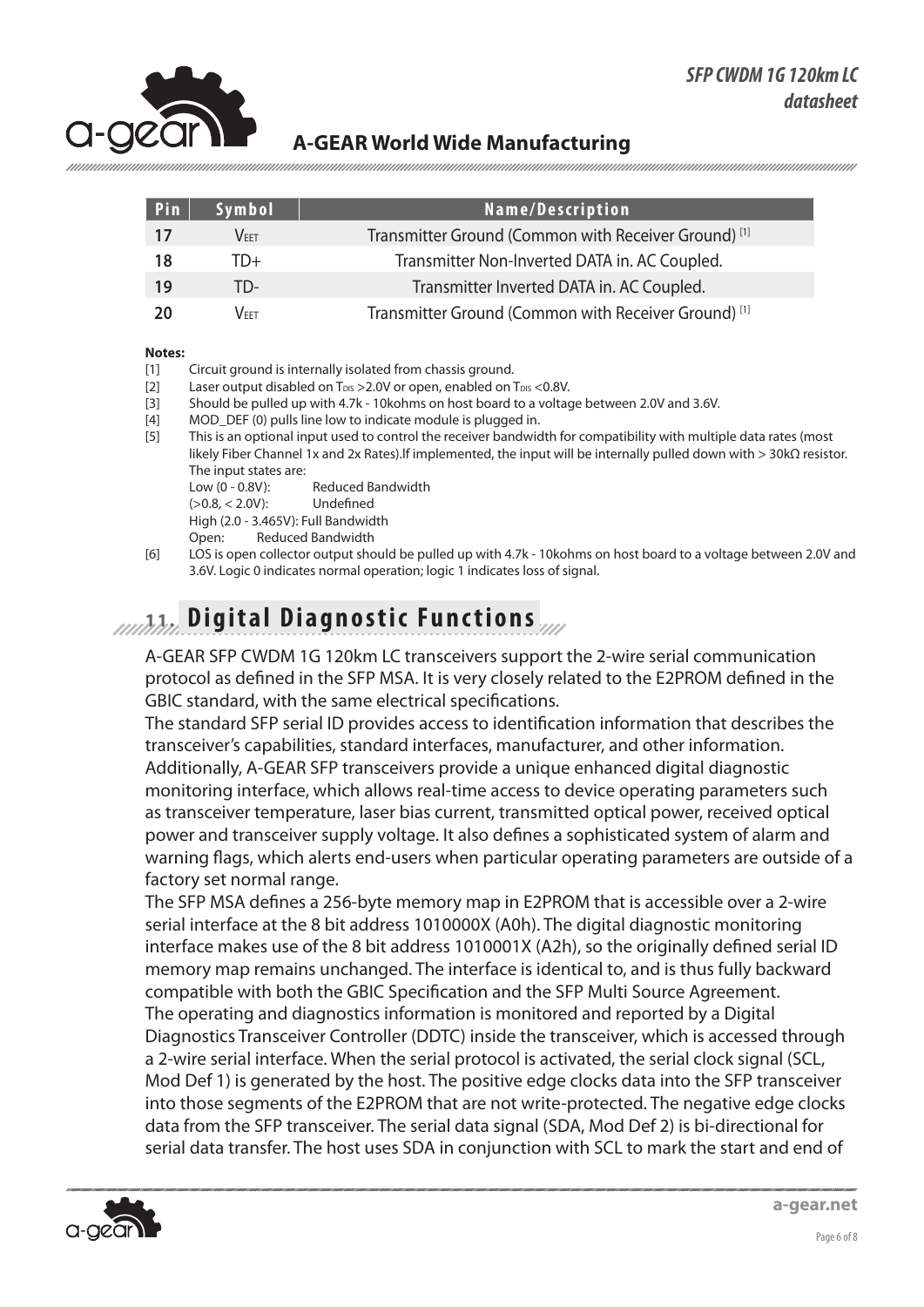

serial protocol activation. The memories are organized as a series of 8-bit data words that can be addressed individually or sequentially. Digital diagnostics for the SFP CWDM 1G 120km LC are internally calibrated by default.

### **12. Host - Transceiver Interface Block Diagram**